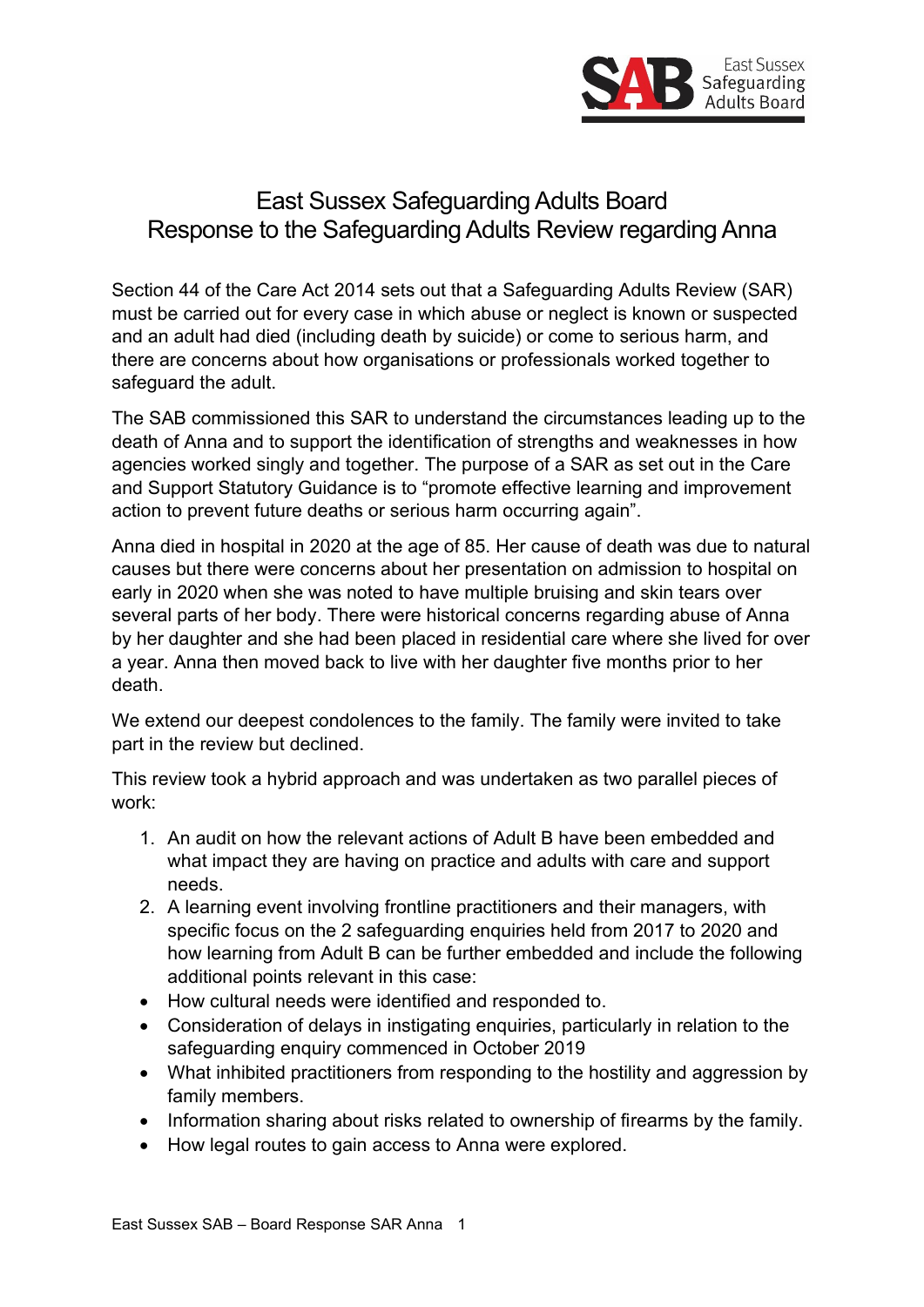

• How issues in this case were escalated and supervised across the agencies involved.

Specifically, this review has considered the following research questions:

- How well has the learning from Adult B been embedded in general safeguarding practice?
- How effective are practitioners at intervening when faced with hostility and aggression from carers?
- How well do practitioners share information about risk and co-ordinate safeguarding work between different agencies

The East Sussex Safeguarding Adults Board (ESSAB) has reflected on the lessons arising from this tragic case. We accept the overall findings of this SAR and are committed to taking the learning forward as far as is possible within existing statutory frameworks. The role of the ESSAB is to seek assurance from organisations in East Sussex about changes they have made since the death of Anna.

This report sets out the formal response of the ESSAB to the findings and learning identified in the review. The actions arising from this review will be monitored by the SAR Subgroup with progress reported to the Board.

Frar-Afri

Deborah Stuart-Angus Independent Chair, East Sussex Safeguarding Adults Board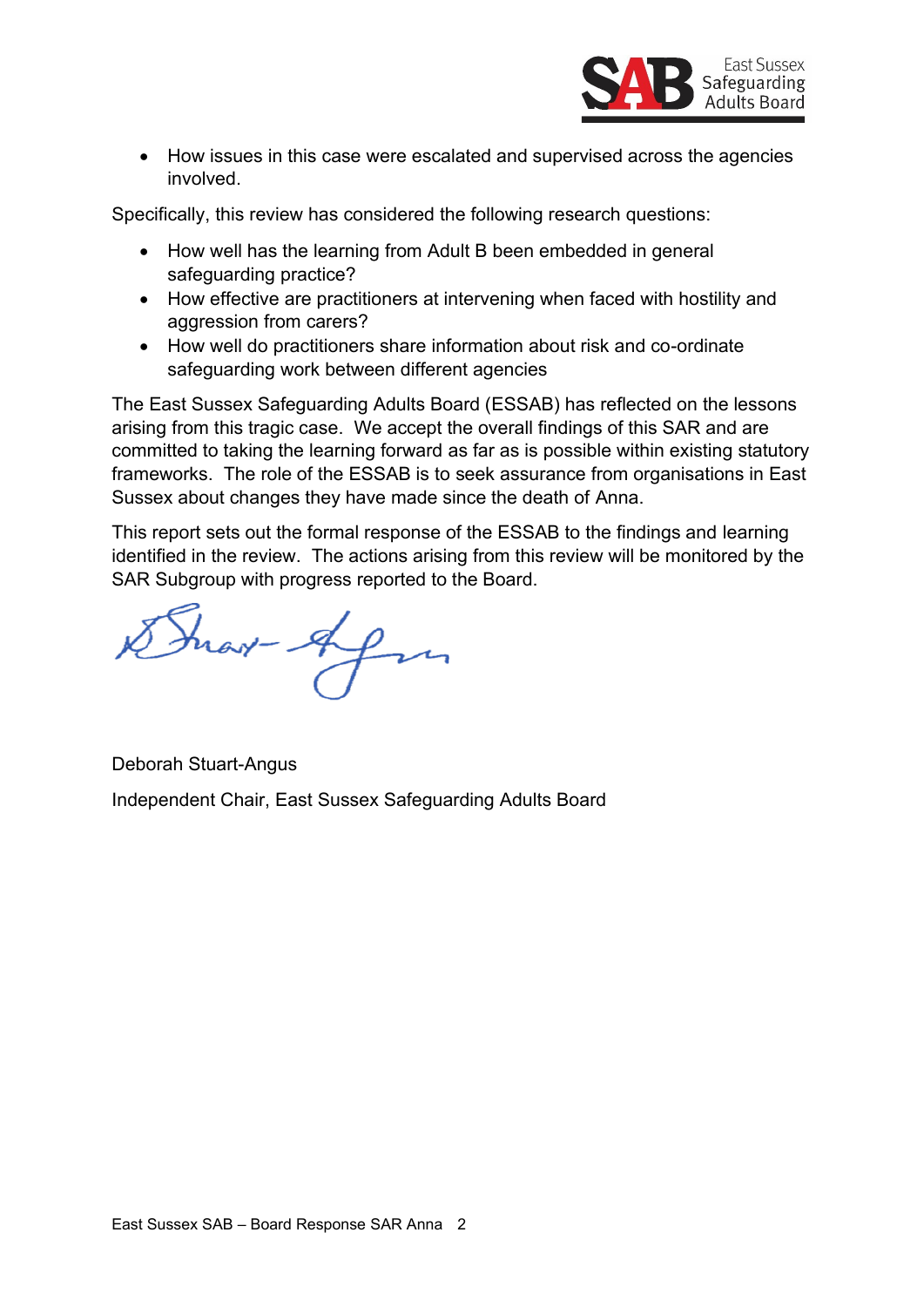

## **Finding 1:**

**Of greatest significance was the absence of formal planning meeting involving front line staff which led to assumptions about what was being done and the protection this afforded Anna. There is suggestion that such practice is not unusual and that therefore there is a need for the role of multi-disciplinary planning meetings to be promoted.**

#### **Board Response**

The ESSAB published a Safeguarding Adults Review for Adult B in February 2020. One of the recommendations from this review was to undertake an audit of multiagency involvement in safeguarding. The audit was conducted jointly across East Sussex and Brighton & Hove Safeguarding Adults and aimed to assess the effectiveness of multi-agency involvement and communication at key stages of the safeguarding enquiry process, including how agencies follow up invitations and achieve clear outcomes. A [learning briefing](https://www.eastsussexsab.org.uk/wp-content/uploads/2020/11/Multi-agency-Involvement-in-Safeguarding-Learning-Briefing-final.pdf) was published with the findings from the audit and we will further promote the identified areas of how effective multi-agency working could be improved.

The reasons why meetings were not held in this case were not clear. The role and benefits of multi-disciplinary planning meetings will be promoted through the action plan working group for this SAR including consideration of different models of how this can be improved especially with frontline practitioners who have reduced capacity to attend learning and training events and promoting best practice.

### **Finding 2:**

**The review showed that there needs to be greater awareness of the needs for formal assessment of capacity and improved practice in this area however there is also a need for better understanding of the impact of coercion and control on capacity assessments and for this to be considered when developing safeguarding plans. Furthermore, work with the wider family needs to be strengthened to enable staff to be able to better understand family dynamics and empowering them to challenge family members when necessary.**

#### **Board Response**

The SAB will review the current Coercion and Control: A Multi Agency Workshop for Staff Working with Domestic Abuse to identify gaps in agencies attending and review attendance levels and ensure the training reflects the impact of coercion and control can have on capacity assessments. We will consider developing a series of podcasts/digital media materials on legal interventions and types of situations they should be considered when supporting older people which will include encouraging the use of professional curiosity when putting safeguarding plans together to help understand what is happening within a family rather than making assumptions or accepting things at face value.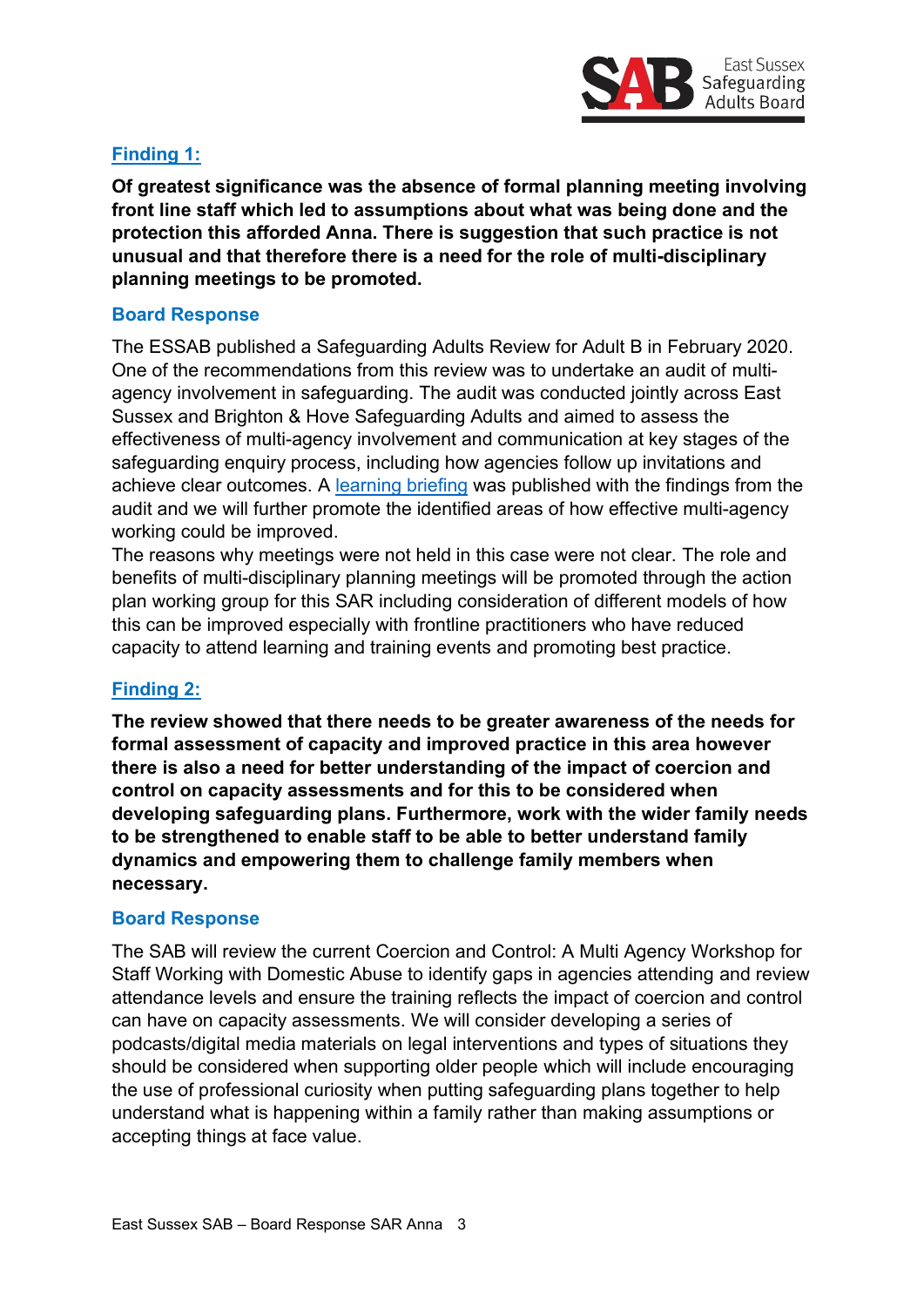

## **Finding 3**

**The review identified that there is good working between Finance and ASCH staff when assessing whether there has been financial abuse however there are no formal systems in place to guarantee a similar co-operative working when making and recording decisions regarding recoupment of debts from relatives. This means there is the potential for such decisions to be made without sufficient consideration of safeguarding risks to vulnerable adults.**

#### **Board Response**

In relation to this finding we will be asking ESCC to review their current finance systems for pursuing debts from relatives with a likely review of the current Debt Recovery Policy and Debt Recovery Operational instructions. We will request the use of risk assessments, to be considered, to protect vulnerable adults where debts are being pursued through family members and encourage staff in identified financial teams to participate in financial abuse awareness training.

#### **Finding 4**

**The review has highlighted some limitations in the processes whereby clinicians assess the causes of bruising in vulnerable adults which could undermine the effectiveness of the ADP**

#### **Board Response**

We will request our that our East Sussex Healthcare Trust (ESHT) partners review their current processes in place to evaluate bruising in vulnerable adults and develop systems to enable better reconciliation of clinical differences including whether there is a need to have internal escalation processes in place and whether a named Doctor for safeguarding Adults should be appointed. If processes are changed these will be added into the Sussex Adult Death Protocol - the Protocol applies to cases where:

- an adult dies in unexpected or unnatural circumstances, and
- there is a suspicion, or it is known, that abuse or neglect was a contributory factor in their death, and
- the abuse or neglect was caused by a third party.

#### **Finding 5**

**The implementation of the recommendations from the Adult B SAR showed how difficult it is to know when practice has changed in response to new guidance, supervision and training. It is clear that all agencies have acted in response to the Adult B SAR however it is less assured that there has been sufficient cultural change to ensure practitioners are acting differently.**

#### **Board Response**

The SAB will be developing a partnership Learning Event for 2022 which will focus on embedding learning from East Sussex SARs, how effectiveness of learning is